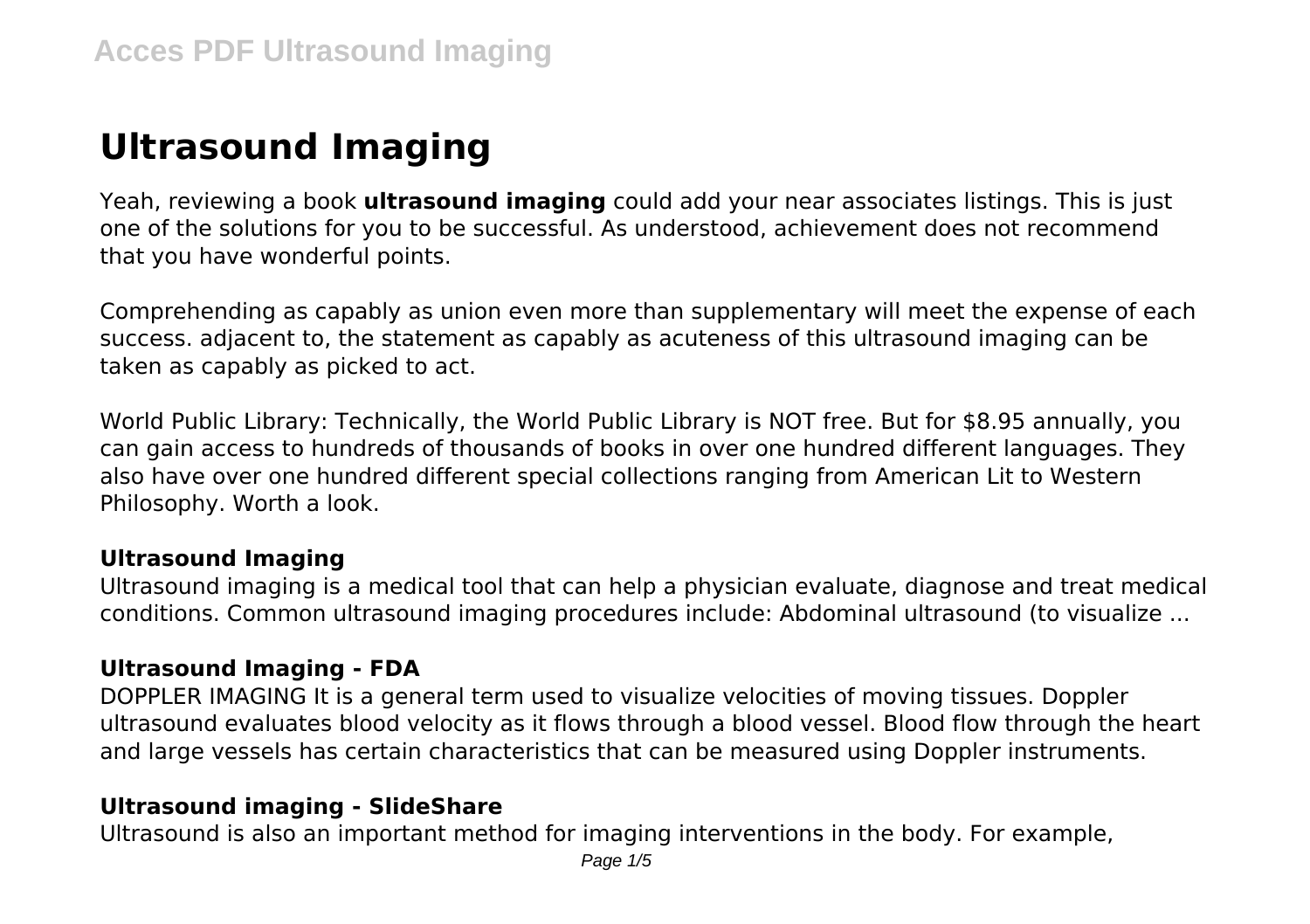ultrasound-guided needle biopsy helps physicians see the position of a needle while it is being guided to a selected target, such as a mass or a tumor in the breast.

#### **Ultrasound - National Institute of Biomedical Imaging and ...**

An ultrasound scan, sometimes called a sonogram, is a procedure that uses high-frequency sound waves to create an image of part of the inside of the body. An ultrasound scan can be used to monitor an unborn baby, diagnose a condition, or guide a surgeon during certain procedures.

#### **Ultrasound scan - NHS**

Ultrasound tongue imaging (UTI) has been used for speech production and linguistics research since it came into regular clinical use in the 1960s and 1970s. It is a non-invasive technique allowing researchers to view the shape, position and movements of the tongue (from root to apex) in real time during speech.

#### **Ultrasound tongue imaging - Wikipedia**

Focused on image quality, usability and affordability, ultrasound systems from Universal Imaging transform the delivery of care from diagnosis to intervention. With leading edge features that combine advanced imaging technologies with industry-leading depth and detail, a system from Universal Imaging offers outstanding clinical performance for ...

## **Ultrasound Machines, Digital ... - Universal Imaging**

At Mommy and Me 4D we subscribe to the highest Ultrasound imaging standards making us the Premier Prenatal Ultrasound Imaging Center in the San Diego area. Learn more . Our Package Bringing You Closer To Your Baby. Silver \$ 42. Explore our Standard Packages. Take a peek into your child's world With our 2D Gender Reveal Services.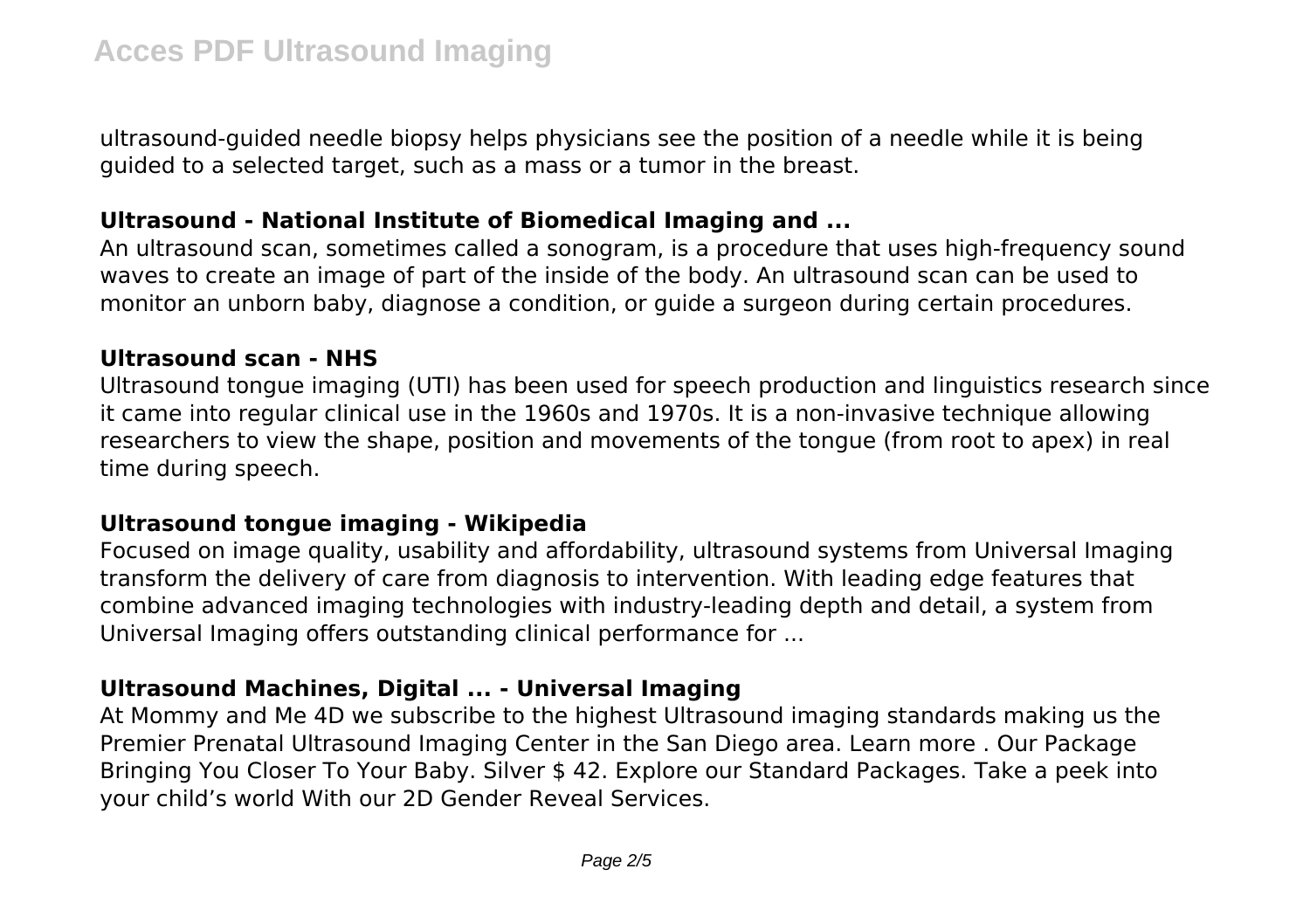# **Mommy and Me 4d Ultrasound serving San Diego & Chula Vista**

This is the most common advanced imaging technology and is found on about 90% of available new and refurbished ultrasound machines. What is it? Harmonics imaging allows the ultrasound to identify body tissue and reduce artifact in the image. It does this by sending and receiving signals at two different ultrasound frequencies.

#### **Ultrasound Imaging Guide - Providian Medical**

Exact Imaging is the developer of the world's first micro-ultrasound operating at 29 MHz that provides unmatched resolution - Exact Imaging

#### **Exact Imaging - micro-ultrasound system**

Early 3D and 4D ultrasound imaging systems ! First commercial HIFU system ! 2000s ! Portable ultrasound systems ! MR-guided focused ultrasound ! Today ! Diagnostic ultrasound is second most popular medical imaging modality after X-ray

## **Ultrasound Imaging System - University of California, Los ...**

We create Voluson ultrasound solutions to enhance the relationship between clinical partners and patients, and work relentlessly to break new ground in innovation. We constantly improve the quality of our ultrasound images and create specialized tools to help clinicians see more anatomical details so they are able to provide their patients the best possible care.

# **Voluson™ | Women's Health Ultrasound | GE Healthcare ...**

A two-dimensional imaging procedure, B-mode ultrasound is the basis for all static and real-time Bscan images BPP Biophysical Profile. BPP combines data from two sources (ultrasound imaging and fetal heart rate monitoring). BPP measures the baby's heart rate, muscle tone, movement, breathing, and the amount of amniotic fluid.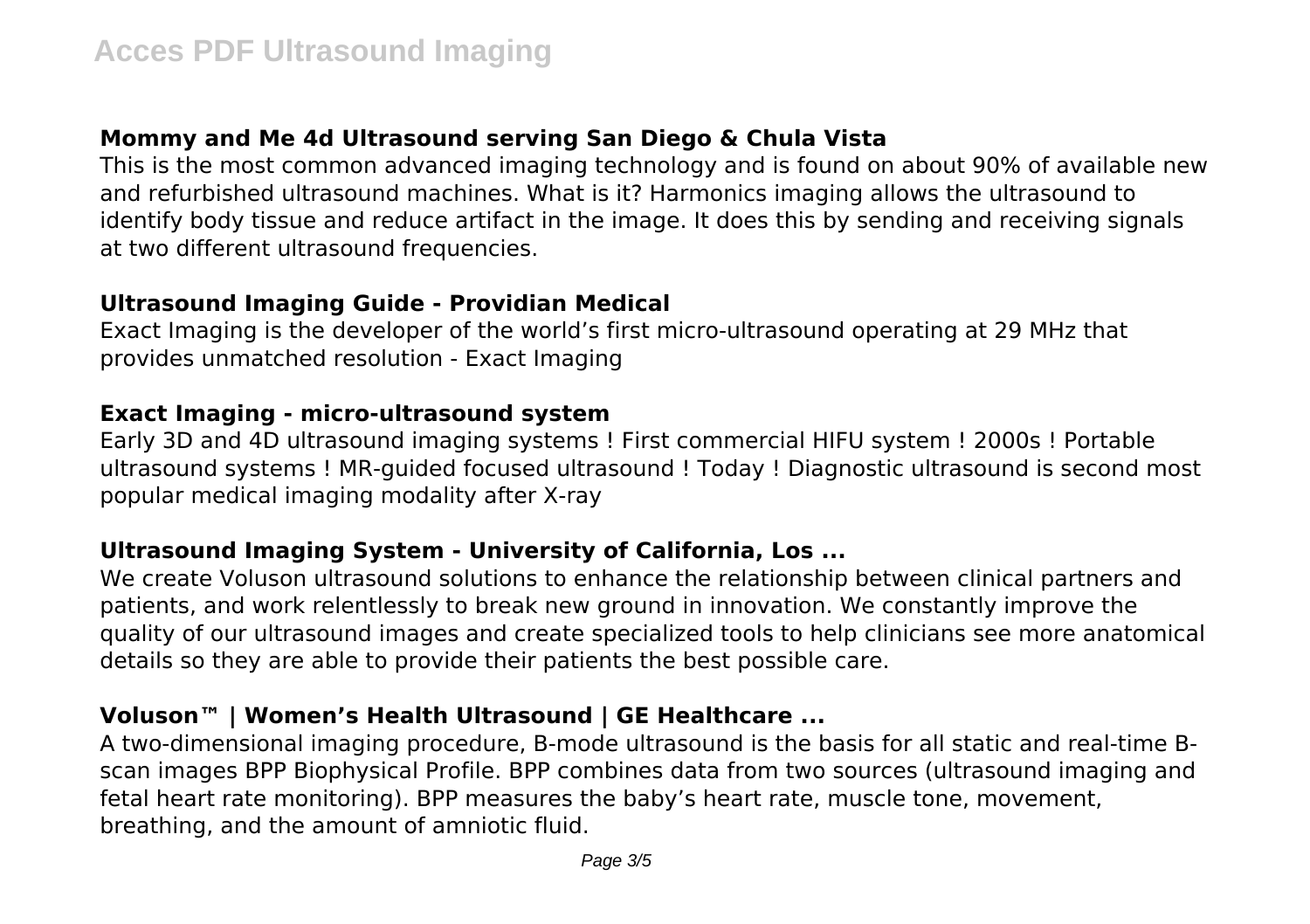# **OBSTETRICAL ULTRASOUND IMAGING GUIDELINES**

Medical ultrasound transducers contain more than one operating frequency. The following frequencies are a guide to frequencies typically used for ultrasound examination: 2.5 MHz: deep abdomen, obstetric and gynecological imaging; 3.5 MHz: general abdomen, obstetric and gynecological imaging; 5.0 MHz: vascular, breast, pelvic imaging

# **Ultrasound frequencies | Radiology Reference Article ...**

Ultrasound Imaging Guide - Learn What To Adjust First. Posted by Jeanette Ashby on Thu, Jan 19, 2017 @ 16:01 PM Tweet; Check out our Ultrasound Optimization Guide to learn where to start as well as understand which buttons and knobs actually matter. ...

# **Ultrasound Imaging Guide - Learn What To Adjust First**

Madrona Imaging X-RAY & ULTRASOUND 250-753-4351 Screening Mammography Program of BC 250-716-5904. WELCOME to Madrona Imaging X-Ray, Ultrasound, BMD & Screening Mammography. We are located on Bowen Road in the Westhill Centre behind Tim Horton's, Nanaimo BC.

# **Madrona Imaging Inc. X-Ray & Ultrasound Nanaimo BC**

We are a family owned and operated diagnostic medical imaging practice. For over 35 years, we have been providing leading-edge digital x-ray, ultrasound and bone density imaging services to Southern Ontario communities. Our patients' comfort and care are our primary concern.

# **Valence Imaging | Ultrasound X-Ray Clinics Toronto Brampton**

2D ultrasound imaging remains the standard in most diagnostic environments, but 3D ultrasound imaging and 4D ultrasound imaging is now being used for advanced diagnostic purposes and perinatologists, OB/GYN, and elective ultrasound facilities are using it for non-diagnostic purposes